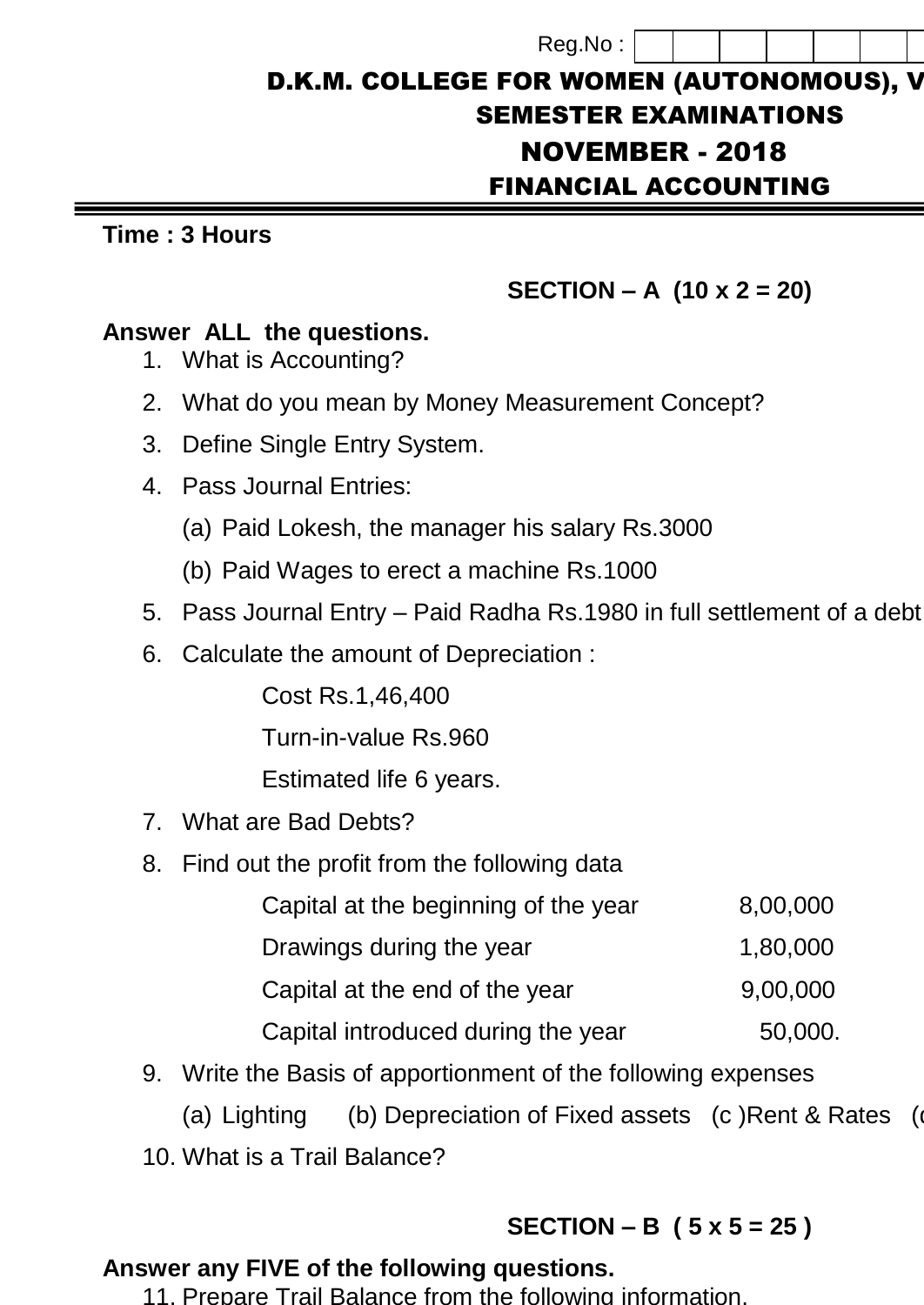| 11 | <b>Administration expenses</b> | 7840 |
|----|--------------------------------|------|
| 12 | Cash in hand                   | 1420 |
| 13 | <b>Bills payable</b>           | 1000 |
| 14 | Wages                          | 5980 |
| 15 | Opening stock                  | 2640 |
| 16 | <b>Factory expenses</b>        | 4650 |

- 12. Explain the objective of Accounting.
- 13. Prepare Trading and Profit and Loss Account from the information give

| $100 \text{ m/s}$ and T form and E000 $\mu$ too different though information give |        |                              |  |  |
|-----------------------------------------------------------------------------------|--------|------------------------------|--|--|
| <b>Particulars</b>                                                                | Rs.    | <b>Particulars</b>           |  |  |
| Opening stock                                                                     | 2,000  | <b>Rent (Factory)</b>        |  |  |
| <b>Purchases</b>                                                                  | 20,000 | Rent (office)                |  |  |
| Wages                                                                             | 3,620  | Sales returns                |  |  |
| <b>Closing Stock</b>                                                              | 10,000 | Purchase returns             |  |  |
| <b>Sales</b>                                                                      | 40,000 | <b>General expenses</b>      |  |  |
| Carriage on                                                                       | 500    | <b>Discount to customers</b> |  |  |
| purchases                                                                         |        |                              |  |  |
| Carriage on sales                                                                 | 400    | <b>Interest from Bank</b>    |  |  |

14. Mohan, a retail merchant commenced his business with a capital of R Subsequently on 1.5.2004 he invested further capital of Rs.5000. During withdrawn Rs.2000 for his personal use. On 31.12.2004, his assets a follows :

|                  | Rs.    |
|------------------|--------|
| Cash in hand     | 3000   |
| <b>Debtors</b>   | 4000   |
| <b>Stock</b>     | 16,000 |
| <b>Furniture</b> | 2000   |
| Creditors        | 5000   |

Calculate the Profit or Loss made during the year 2004.

15. The following data was obtained from the books of company for the y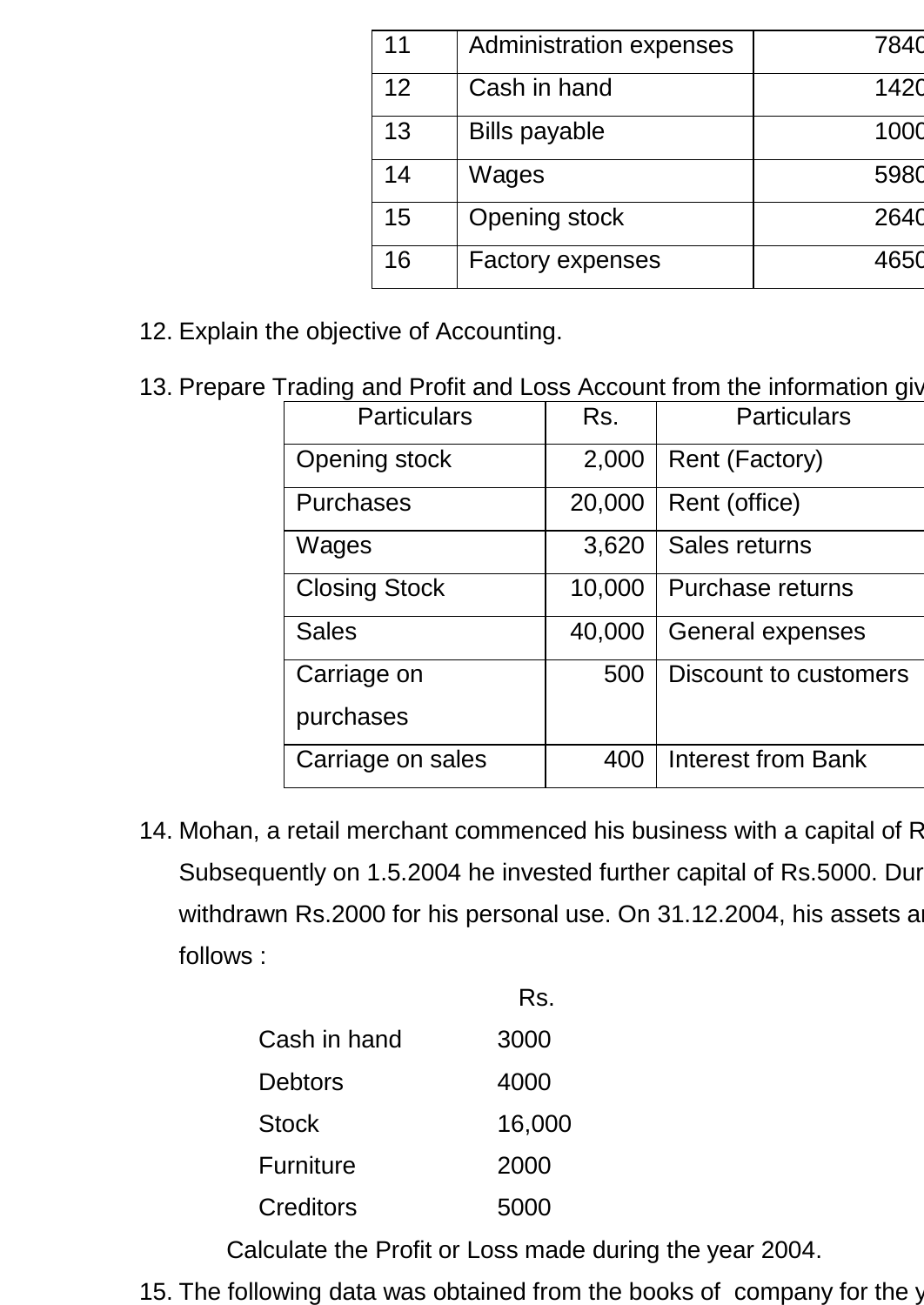| Assets value  | 60000 | 40000 | 30000 | 10000 |
|---------------|-------|-------|-------|-------|
| Area occupied | 150   | 250   | 50    | 50    |

You are required to allocate and apportion the expenses to each department on suitable basis.

16. From the following details, find out the Net Credit Sales for the year :

| Opening balance of Sundry debtors |     |
|-----------------------------------|-----|
| Cheque collection during the year | 1,8 |
| Cash collection during the year   |     |
| B/R received during the year      |     |
| Closing balance of Sundry Debtors |     |
| Bad debts written off             |     |
| Discount allowed                  |     |
| Goods returned to customers       |     |
| Cheque dishonoured                |     |
|                                   |     |

17. From the following Particulars, calculate the amount of depreciation a account for three years under straight line method.

| Machinery purchased on 01.01.2015 | Rs.72,000 |
|-----------------------------------|-----------|
| <b>Freight charges</b>            | Rs. 2,000 |
| Installation charges              | Rs. 4,000 |
| Life of the Machine               | 5 years   |
| Accounting year - Calendar year.  |           |

18. What are the three kinds of Accounts? State the accounting rules.

### **SECTION – C ( 3 x 10 = 30 )**

#### **Answer ALL the questions.**

19. (a) The position of a businessman who keeps his books on Single en 31.12.2006 and 31.12.2007.

|                                                      | 2006  | 2007  |
|------------------------------------------------------|-------|-------|
|                                                      | Rs.   | Rs.   |
| Cash in hand                                         | 400   | 480   |
| Cash at bank                                         | 6,000 | 2,500 |
| <b>Stock</b>                                         | 6,500 | 5,000 |
| <b>Debtors</b>                                       | 4,000 | 5,200 |
| <b>Furniture</b>                                     | 300   | 350   |
| <b>Sundry creditors</b>                              | 4,100 | 3,100 |
| le withdraws Rs 7 500 from business on 02 01 2007 ou |       |       |

He withdraws Rs.7,500 from business on 02.01.2007 out of which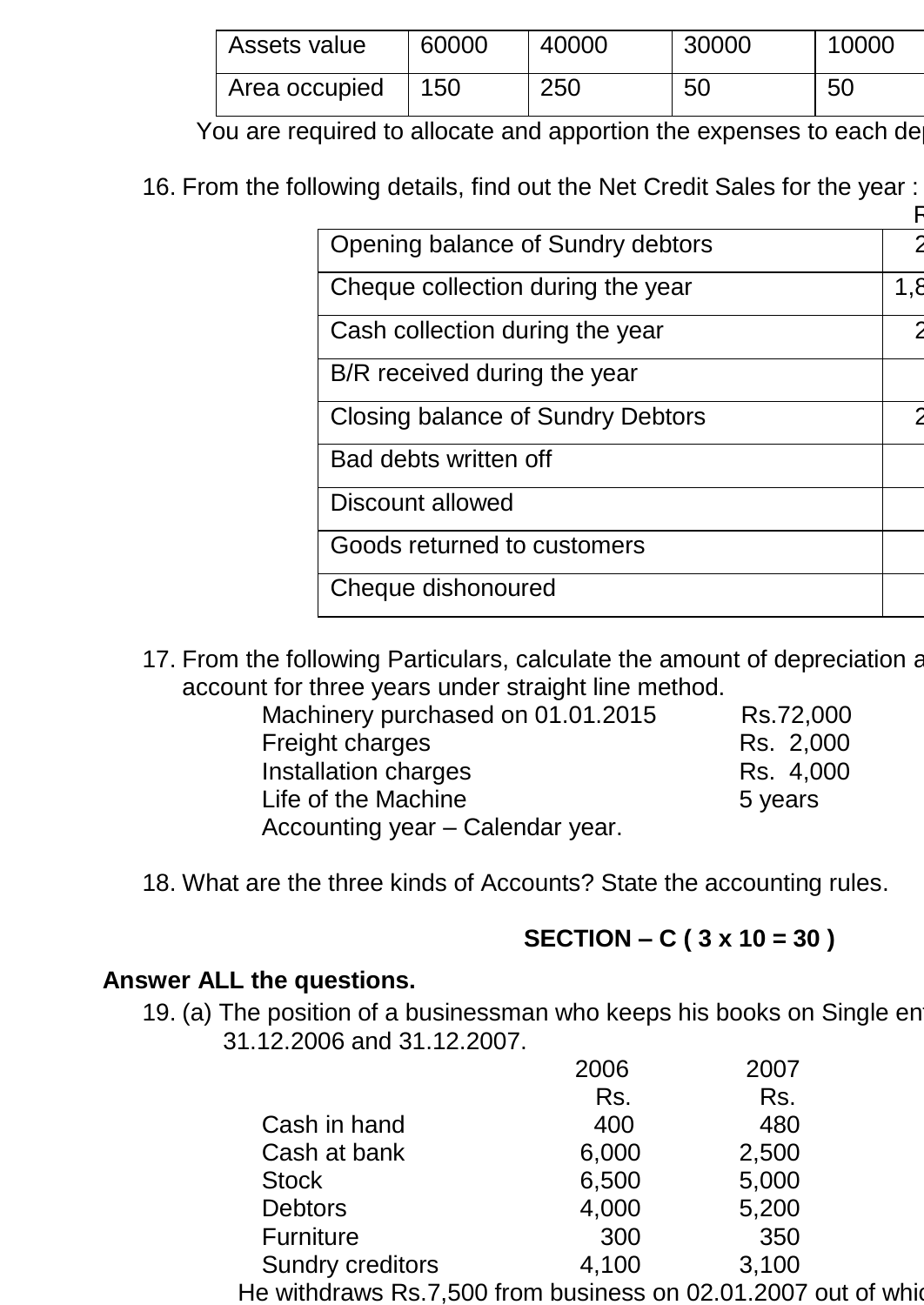Dept. B – 1920 units at Rs.22.50 each

Dept. C – 2496 units at Rs.25 each

The rate of gross profit is same in each case. Prepare Depare Profit and Loss account.

20. (a) Journalise the following transactions of M/s Rama & Sons.

| 2008  | Business started with Rs.2,50,000 and cash deposited with  |
|-------|------------------------------------------------------------|
| Jan 1 |                                                            |
| 3     | Purchased machinery on credit from Ranga                   |
| 6     | Bought Furniture from Ramesh for cash                      |
| 12    | Goods sold to Y                                            |
| 13    | Goods returned by Y                                        |
| 15    | Goods sold for cash                                        |
| 17    | Bought goods for cash                                      |
| 20    | Cash received from Y                                       |
| 21    | Cash paid to Ramola                                        |
| 25    | Cash withdrawn from bank                                   |
| 29    | Paid advertisement expenses                                |
| 30    | Bought office stationery for cash                          |
| 31    | Cash withdrawn from bank for personal use of the proprieto |
| 31    | <b>Paid salaries</b>                                       |
| 31    | <b>Paid Rent</b>                                           |
|       | (Or)                                                       |

- (b) MS. Devi purchased a new Machinery on  $1^{st}$  April 2009 for Rs.3,6 2009, another Machinery was purchased for Rs.1,80,000. On  $30<sup>th</sup>$ first machine was sold for Rs.2,60,000. Rate of depreciation to be under Diminishing balance method. Books are closed on 31<sup>st</sup> Mar Machinery account for three years.
- 21. (a) The following is the Trail balance of Ms. Brinda, Prepare Trading and Profit and Profit and Profit and Profit and Profit and Profit and Profit and Profit and Profit and Profit and Profit and Profit and Profit and P account for the year ended 31<sup>st</sup> December 2013 and the Balance making the following adjustments.
	- (a) Stock on hand on  $31<sup>st</sup>$  December 2013 was Rs.1,25,600
	- (b) Rs.300 were outstanding for wages
	- (c) Insurance prepaid amounted to Rs.80
	- (d) Commission accrued but not received Rs.250
	- (e) Depreciate plant & Machinery by 10%

| <b>Particulars</b>           | <b>Debit</b> | Credit   |
|------------------------------|--------------|----------|
|                              | Rs.          | Rs.      |
| Capital                      |              | 1,29,440 |
| <b>Drawings</b>              | 11,550       |          |
| <b>Bills receivable</b>      | 9,500        |          |
| <b>Plant &amp; Machinery</b> | 28,800       |          |
| <b>Sundry Debtors</b>        | 62,000       |          |
| Return outwards              |              |          |